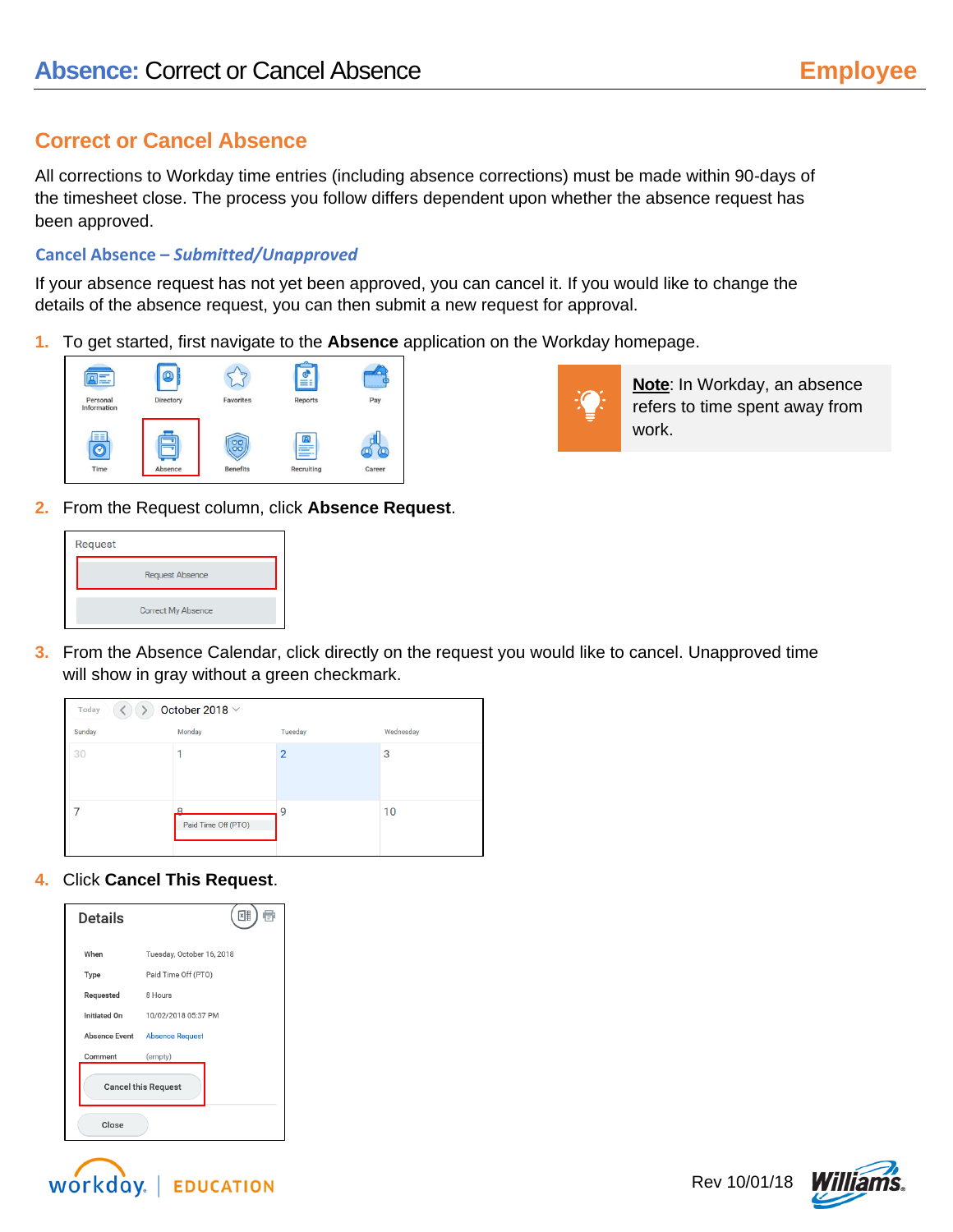**5.** Use the **Comment** field to enter and relevant supporting information. You will receive an error if you do not provide a comment.



**6.** Click **Submit**. You will receive a pop-up notifying you that the process has been cancelled.



**7.** Click **Done**. You can now submit another absence request with updated details if you choose.

## **Correct or Cancel Absence – A***pproved*

If your absence request has already been approved by your manager, you can cancel or correct/change it.

**1.** To get started, first navigate to the **Absence** application on the Workday homepage.



**2.** From the Request column, click **Correct My Absence**.



**3.** From the calendar, click the absence you would like to correct.